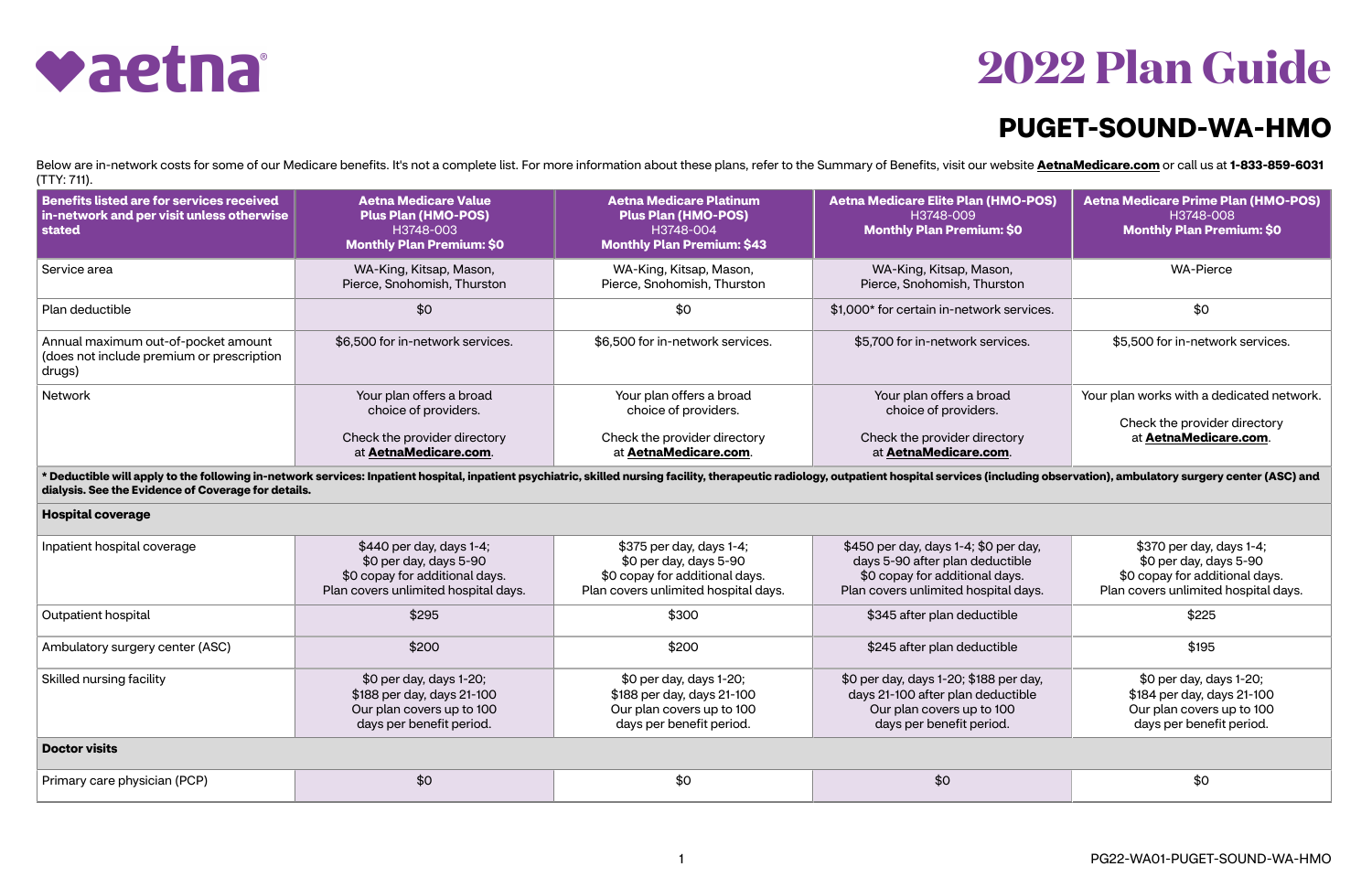| <b>Benefits listed are for services received</b><br>in-network and per visit unless otherwise<br>stated | <b>Aetna Medicare Value</b><br><b>Plus Plan (HMO-POS)</b><br>H3748-003<br><b>Monthly Plan Premium: \$0</b>        | <b>Aetna Medicare Platinum</b><br><b>Plus Plan (HMO-POS)</b><br>H3748-004<br><b>Monthly Plan Premium: \$43</b>    | <b>Aetna Medicare Elite Plan (HMO-POS)</b><br>H3748-009<br><b>Monthly Plan Premium: \$0</b>                        | <b>Aetna Medicare Prime Plan (HMO-POS)</b><br>H3748-008<br><b>Monthly Plan Premium: \$0</b>                        |
|---------------------------------------------------------------------------------------------------------|-------------------------------------------------------------------------------------------------------------------|-------------------------------------------------------------------------------------------------------------------|--------------------------------------------------------------------------------------------------------------------|--------------------------------------------------------------------------------------------------------------------|
| PCP referrals required                                                                                  | This plan doesn't require a referral<br>to see a specialist, but the specialist<br>may require one from your PCP. | This plan doesn't require a referral<br>to see a specialist, but the specialist<br>may require one from your PCP. | This plan doesn't require a referral<br>to see a specialist, but the specialist<br>may require one from your PCP.  | This plan doesn't require a referral<br>to see a specialist, but the specialist<br>may require one from your PCP.  |
| Specialist                                                                                              | \$45                                                                                                              | \$35                                                                                                              | \$35                                                                                                               | \$30                                                                                                               |
| Outpatient mental health therapy<br>(individual)                                                        | \$40                                                                                                              | \$40                                                                                                              | \$40                                                                                                               | \$25                                                                                                               |
| <b>Emergency and urgent care</b>                                                                        |                                                                                                                   |                                                                                                                   |                                                                                                                    |                                                                                                                    |
| Emergency room                                                                                          | \$90                                                                                                              | \$90                                                                                                              | \$90                                                                                                               | \$90                                                                                                               |
| Urgent care facility                                                                                    | \$45                                                                                                              | \$40                                                                                                              | \$35                                                                                                               | \$30                                                                                                               |
| Worldwide coverage (i.e., outside of the<br><b>United States)</b>                                       | \$90 for emergency and<br>urgent care worldwide.                                                                  | \$90 for emergency and<br>urgent care worldwide.                                                                  | \$90 for emergency and<br>urgent care worldwide.                                                                   | \$90 for emergency and<br>urgent care worldwide.                                                                   |
| <b>Diagnostic testing</b>                                                                               |                                                                                                                   |                                                                                                                   |                                                                                                                    |                                                                                                                    |
| X-rays and diagnostic radiology                                                                         | X-rays: \$0                                                                                                       | X-rays: \$0                                                                                                       | X-rays: \$0                                                                                                        | X-rays: \$0                                                                                                        |
|                                                                                                         | Diagnostic radiology: \$200                                                                                       | Diagnostic radiology: \$175                                                                                       | Diagnostic radiology: \$200                                                                                        | Diagnostic radiology: \$160                                                                                        |
| Lab services                                                                                            | \$0                                                                                                               | \$0                                                                                                               | \$0                                                                                                                | \$0                                                                                                                |
| Dental, vision and hearing (Non-Medicare covered)                                                       |                                                                                                                   |                                                                                                                   |                                                                                                                    |                                                                                                                    |
| Dental services                                                                                         | \$500 maximum benefit in- and out-<br>of-network every year for preventive<br>and comprehensive dental combined.  | \$700 maximum benefit in- and out-<br>of-network every year for preventive<br>and comprehensive dental combined.  | \$2,000 maximum benefit in- and out-<br>of-network every year for preventive<br>and comprehensive dental combined. | \$1,250 maximum benefit in- and out-<br>of-network every year for preventive<br>and comprehensive dental combined. |
|                                                                                                         | Aetna Dental <sup>®</sup> PPO Network                                                                             | Aetna Dental <sup>®</sup> PPO Network                                                                             | Aetna Dental <sup>®</sup> PPO Network                                                                              | Aetna Dental <sup>®</sup> PPO Network                                                                              |
| Routine eye exam                                                                                        | \$0 (one exam every year)                                                                                         | \$0 (one exam every year)                                                                                         | \$0 (one exam every year)                                                                                          | \$0 (one exam every year)                                                                                          |
| Eyewear                                                                                                 | \$225 reimbursement** every year.                                                                                 | \$300 reimbursement** every year.                                                                                 | \$300 reimbursement** every year.                                                                                  | \$300 reimbursement** every year.                                                                                  |
|                                                                                                         | You can see any licensed provider.<br>Discounts may be available when<br>seeing an EyeMed provider.               | You can see any licensed provider.<br>Discounts may be available when<br>seeing an EyeMed provider.               | You can see any licensed provider.<br>Discounts may be available when<br>seeing an EyeMed provider.                | You can see any licensed provider.<br>Discounts may be available when<br>seeing an EyeMed provider.                |
| Routine hearing exam                                                                                    | \$0 (one exam every year)                                                                                         | \$0 (one exam every year)                                                                                         | \$0 (one exam every year)                                                                                          | \$0 (one exam every year)                                                                                          |
|                                                                                                         | All appointments must be<br>scheduled through NationsHearing.                                                     | All appointments must be<br>scheduled through NationsHearing.                                                     | All appointments must be<br>scheduled through NationsHearing.                                                      | All appointments must be<br>scheduled through NationsHearing.                                                      |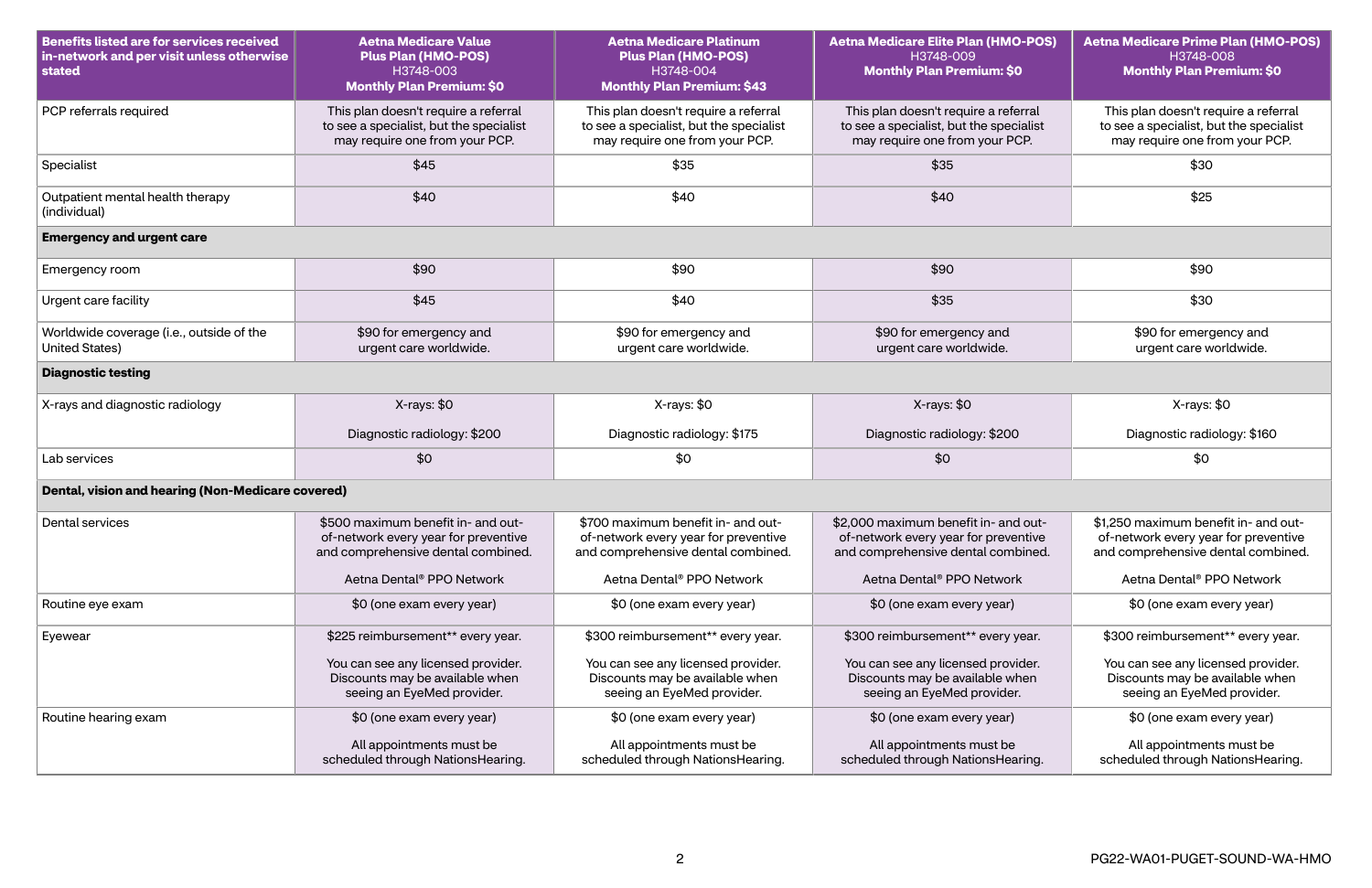| <b>Benefits listed are for services received</b><br>in-network and per visit unless otherwise<br>stated | <b>Aetna Medicare Value</b><br><b>Plus Plan (HMO-POS)</b><br>H3748-003<br><b>Monthly Plan Premium: \$0</b> | <b>Aetna Medicare Platinum</b><br><b>Plus Plan (HMO-POS)</b><br>H3748-004<br><b>Monthly Plan Premium: \$43</b> | <b>Aetna Medicare Elite Plan (HMO-POS)</b><br>H3748-009<br><b>Monthly Plan Premium: \$0</b> | <b>Aetna Medicare Prime Plan (HMO-POS)</b><br>H3748-008<br><b>Monthly Plan Premium: \$0</b> |  |
|---------------------------------------------------------------------------------------------------------|------------------------------------------------------------------------------------------------------------|----------------------------------------------------------------------------------------------------------------|---------------------------------------------------------------------------------------------|---------------------------------------------------------------------------------------------|--|
| Hearing aids                                                                                            | \$1,250 (per ear) maximum<br>benefit every year.                                                           | \$1,250 (per ear) maximum<br>benefit every year.                                                               | \$2,000 (per ear) maximum<br>benefit every year.                                            | \$1,250 (per ear) maximum<br>benefit every year.                                            |  |
|                                                                                                         | All hearing aids must be purchased<br>through NationsHearing.                                              | All hearing aids must be purchased<br>through NationsHearing.                                                  | All hearing aids must be purchased<br>through NationsHearing.                               | All hearing aids must be purchased<br>through NationsHearing.                               |  |
|                                                                                                         | **Member pays the provider upfront and we pay the member back. Plan coverage rules apply.                  |                                                                                                                |                                                                                             |                                                                                             |  |
| <b>Therapy</b>                                                                                          |                                                                                                            |                                                                                                                |                                                                                             |                                                                                             |  |
| Physical and speech therapy                                                                             | \$20                                                                                                       | \$15                                                                                                           | \$20                                                                                        | \$15                                                                                        |  |
| Occupational therapy                                                                                    | \$20                                                                                                       | \$15                                                                                                           | \$20                                                                                        | \$15                                                                                        |  |
| <b>Ambulance</b>                                                                                        |                                                                                                            |                                                                                                                |                                                                                             |                                                                                             |  |
| Ground ambulance (one-way trip)                                                                         | \$250                                                                                                      | \$260                                                                                                          | \$260                                                                                       | \$250                                                                                       |  |
| Air ambulance (one-way trip)                                                                            | \$250                                                                                                      | \$260                                                                                                          | \$260                                                                                       | \$250                                                                                       |  |
| <b>Equipment and prosthetics</b>                                                                        |                                                                                                            |                                                                                                                |                                                                                             |                                                                                             |  |
| Durable medical equipment                                                                               | 20%                                                                                                        | 20%                                                                                                            | 20%                                                                                         | 20%                                                                                         |  |
| Prosthetics                                                                                             | 20%                                                                                                        | 20%                                                                                                            | 20%                                                                                         | 20%                                                                                         |  |

| <b>Additional benefits</b>         | <b>Aetna Medicare Value</b><br><b>Plus Plan (HMO-POS)</b><br>H3748-003<br><b>Monthly Plan Premium: \$0</b>             | <b>Aetna Medicare Platinum</b><br><b>Plus Plan (HMO-POS)</b><br>H3748-004<br><b>Monthly Plan Premium: \$43</b>  | <b>Aetna Medicare Elite Plan (HMO-POS)</b><br>H3748-009<br><b>Monthly Plan Premium: \$0</b>                            | <b>Aetna Medicare Prime Plan (HMO-POS)</b><br>H3748-008<br><b>Monthly Plan Premium: \$0</b>                     |
|------------------------------------|------------------------------------------------------------------------------------------------------------------------|-----------------------------------------------------------------------------------------------------------------|------------------------------------------------------------------------------------------------------------------------|-----------------------------------------------------------------------------------------------------------------|
| 24-Hour Nurse Line                 | \$0<br>Speak with a registered nurse 24<br>hours a day, 7 days a week to discuss<br>medical issues or wellness topics. | Speak with a registered nurse 24<br>hours a day, 7 days a week to discuss<br>medical issues or wellness topics. | \$0<br>Speak with a registered nurse 24<br>hours a day, 7 days a week to discuss<br>medical issues or wellness topics. | Speak with a registered nurse 24<br>hours a day, 7 days a week to discuss<br>medical issues or wellness topics. |
| Acupuncture services (additional)  | \$20 (up to twenty four visits every year<br>through American Specialty Health)                                        | \$10 (up to twenty four visits every year<br>through American Specialty Health)                                 | \$10 (up to twenty four visits every year<br>through American Specialty Health)                                        | \$10 (up to twenty four visits every year<br>through American Specialty Health)                                 |
| Chiropractic services (additional) | \$20 (up to twelve visits every year<br>through American Specialty Health)                                             | \$10 (up to twelve visits every year<br>through American Specialty Health)                                      | \$10 (up to twelve visits every year<br>through American Specialty Health)                                             | \$10 (up to twelve visits every year<br>through American Specialty Health)                                      |
| Fitness                            | SilverSneakers <sup>®</sup>                                                                                            | <b>SilverSneakers<sup>®</sup></b>                                                                               | SilverSneakers <sup>®</sup>                                                                                            | <b>SilverSneakers<sup>®</sup></b>                                                                               |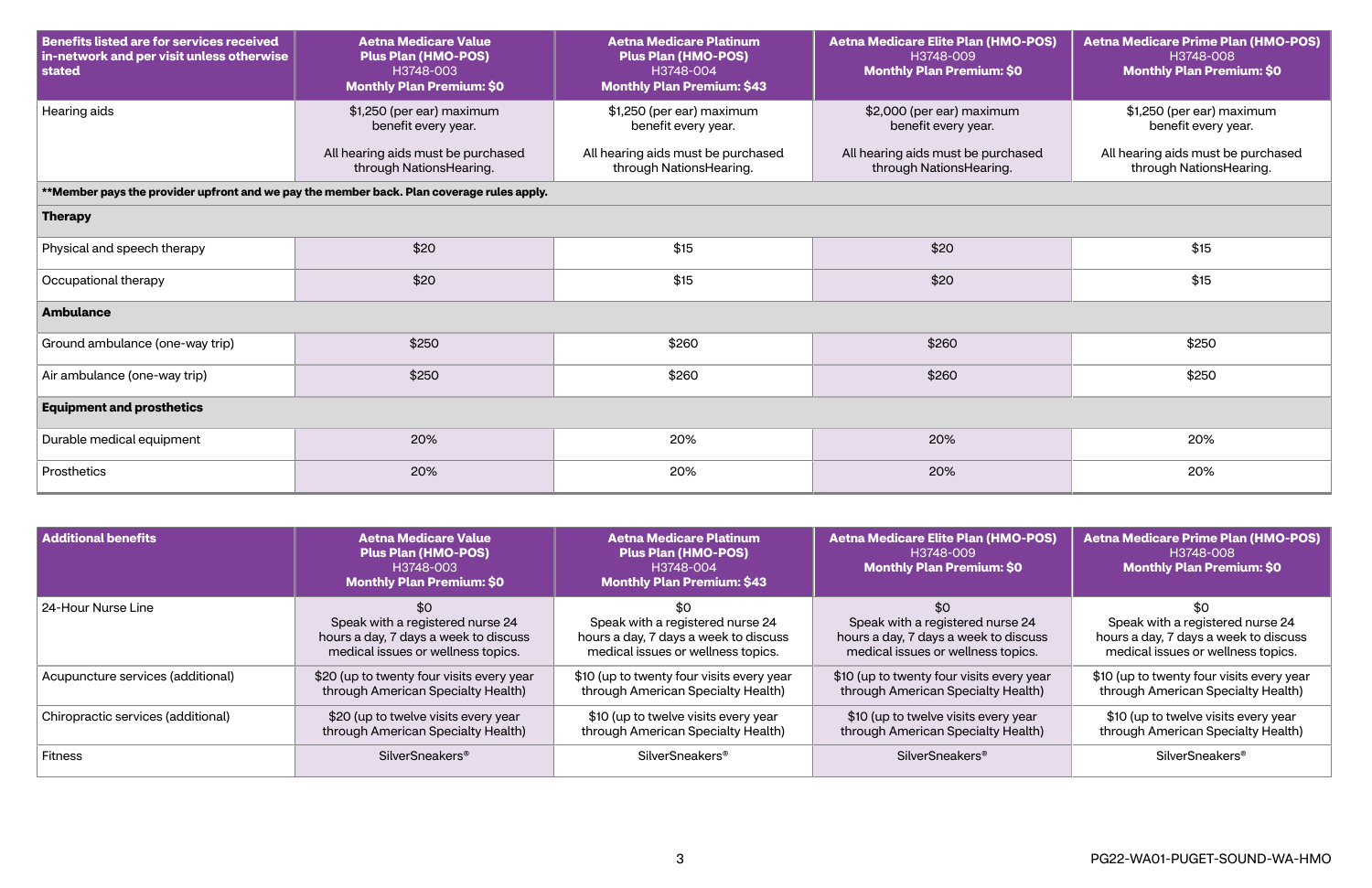| <b>Additional benefits</b>                     | <b>Aetna Medicare Value</b><br><b>Plus Plan (HMO-POS)</b><br>H3748-003<br><b>Monthly Plan Premium: \$0</b>                                                                                    | <b>Aetna Medicare Platinum</b><br><b>Plus Plan (HMO-POS)</b><br>H3748-004<br><b>Monthly Plan Premium: \$43</b>                                                                                | <b>Aetna Medicare Elite Plan (HMO-POS)</b><br>H3748-009<br><b>Monthly Plan Premium: \$0</b>                                                                                                   | <b>Aetna Medicare Prime Plan (HMO-POS)</b><br>H3748-008<br><b>Monthly Plan Premium: \$0</b>            |
|------------------------------------------------|-----------------------------------------------------------------------------------------------------------------------------------------------------------------------------------------------|-----------------------------------------------------------------------------------------------------------------------------------------------------------------------------------------------|-----------------------------------------------------------------------------------------------------------------------------------------------------------------------------------------------|--------------------------------------------------------------------------------------------------------|
| Meals                                          | Up to 14 home delivered meals over a                                                                                                                                                          | Up to 14 home delivered meals over a                                                                                                                                                          | Up to 14 home delivered meals over a                                                                                                                                                          | Up to 14 home delivered meals over a                                                                   |
|                                                | 7-day period after being discharged                                                                                                                                                           | 7-day period after being discharged                                                                                                                                                           | 7-day period after being discharged                                                                                                                                                           | 7-day period after being discharged                                                                    |
|                                                | from an Inpatient Acute Hospital,                                                                                                                                                             | from an Inpatient Acute Hospital,                                                                                                                                                             | from an Inpatient Acute Hospital,                                                                                                                                                             | from an Inpatient Acute Hospital,                                                                      |
|                                                | Inpatient Psychiatric Hospital or                                                                                                                                                             | Inpatient Psychiatric Hospital or                                                                                                                                                             | Inpatient Psychiatric Hospital or                                                                                                                                                             | Inpatient Psychiatric Hospital or                                                                      |
|                                                | Skilled Nursing Facility to home.                                                                                                                                                             | Skilled Nursing Facility to home.                                                                                                                                                             | Skilled Nursing Facility to home.                                                                                                                                                             | Skilled Nursing Facility to home.                                                                      |
| Naturopathic physician services                | \$20 (up to 12 visits every year                                                                                                                                                              | \$10 (up to 12 visits every year                                                                                                                                                              | \$10 (up to 12 visits every year                                                                                                                                                              | \$10 (up to 12 visits every year                                                                       |
|                                                | through American Specialty Health)                                                                                                                                                            | through American Specialty Health)                                                                                                                                                            | through American Specialty Health)                                                                                                                                                            | through American Specialty Health)                                                                     |
| Over-the-counter items (OTC)                   | Not covered                                                                                                                                                                                   | Not covered                                                                                                                                                                                   | Not covered                                                                                                                                                                                   | \$45 maximum benefit every quarter<br>through OTC Health Solutions<br>or at participating CVS® stores. |
| Telehealth                                     | You can receive primary care, physician                                                                                                                                                       | You can receive primary care, physician                                                                                                                                                       | You can receive primary care, physician                                                                                                                                                       | You can receive primary care, physician                                                                |
|                                                | specialist, mental health and urgent                                                                                                                                                          | specialist, mental health and urgent                                                                                                                                                          | specialist, mental health and urgent                                                                                                                                                          | specialist, mental health and urgent                                                                   |
|                                                | care services through a virtual visit.                                                                                                                                                        | care services through a virtual visit.                                                                                                                                                        | care services through a virtual visit.                                                                                                                                                        | care services through a virtual visit.                                                                 |
|                                                | Members should contact their doctor for                                                                                                                                                       | Members should contact their doctor for                                                                                                                                                       | Members should contact their doctor for                                                                                                                                                       | Members should contact their doctor for                                                                |
|                                                | information on what telehealth services                                                                                                                                                       | information on what telehealth services                                                                                                                                                       | information on what telehealth services                                                                                                                                                       | information on what telehealth services                                                                |
|                                                | they offer and how to schedule a telehealth                                                                                                                                                   | they offer and how to schedule a telehealth                                                                                                                                                   | they offer and how to schedule a telehealth                                                                                                                                                   | they offer and how to schedule a telehealth                                                            |
|                                                | visit. Depending on location, members                                                                                                                                                         | visit. Depending on location, members                                                                                                                                                         | visit. Depending on location, members                                                                                                                                                         | visit. Depending on location, members                                                                  |
|                                                | may also have the option to schedule a                                                                                                                                                        | may also have the option to schedule a                                                                                                                                                        | may also have the option to schedule a                                                                                                                                                        | may also have the option to schedule a                                                                 |
|                                                | telehealth visit 24 hours a day, 7 days a                                                                                                                                                     | telehealth visit 24 hours a day, 7 days a                                                                                                                                                     | telehealth visit 24 hours a day, 7 days a                                                                                                                                                     | telehealth visit 24 hours a day, 7 days a                                                              |
|                                                | week via Teladoc, MinuteClinic Video Visit,                                                                                                                                                   | week via Teladoc, MinuteClinic Video Visit,                                                                                                                                                   | week via Teladoc, MinuteClinic Video Visit,                                                                                                                                                   | week via Teladoc, MinuteClinic Video Visit,                                                            |
|                                                | or other provider that offers telehealth                                                                                                                                                      | or other provider that offers telehealth                                                                                                                                                      | or other provider that offers telehealth                                                                                                                                                      | or other provider that offers telehealth                                                               |
|                                                | services covered under your plan.                                                                                                                                                             | services covered under your plan.                                                                                                                                                             | services covered under your plan.                                                                                                                                                             | services covered under your plan.                                                                      |
| Therapeutic massage                            | \$20 (up to twenty four visits every year                                                                                                                                                     | \$10 (up to twenty four visits every year                                                                                                                                                     | \$10 (up to twenty four visits every year                                                                                                                                                     | \$10 (up to twenty four visits every year                                                              |
|                                                | through American Specialty Health)                                                                                                                                                            | through American Specialty Health)                                                                                                                                                            | through American Specialty Health)                                                                                                                                                            | through American Specialty Health)                                                                     |
| Visitor/travel benefit                         | Travel Advantage: Allows you to<br>receive care at in-network cost shares<br>from our participating multi-state<br>provider network for up to twelve<br>months when outside the service area. | Travel Advantage: Allows you to<br>receive care at in-network cost shares<br>from our participating multi-state<br>provider network for up to twelve<br>months when outside the service area. | Travel Advantage: Allows you to<br>receive care at in-network cost shares<br>from our participating multi-state<br>provider network for up to twelve<br>months when outside the service area. | Not covered                                                                                            |
| <b>Prescription drugs</b><br>(Retail Pharmacy) | <b>Aetna Medicare Value</b><br><b>Plus Plan (HMO-POS)</b><br>H3748-003                                                                                                                        | <b>Aetna Medicare Platinum</b><br><b>Plus Plan (HMO-POS)</b><br>H3748-004                                                                                                                     | <b>Aetna Medicare Elite Plan (HMO-POS)</b><br>H3748-009                                                                                                                                       | <b>Aetna Medicare Prime Plan (HMO-POS)</b><br>H3748-008                                                |
| Rx deductible                                  | \$0                                                                                                                                                                                           | \$0                                                                                                                                                                                           | \$0                                                                                                                                                                                           | \$0                                                                                                    |
| Tier 1 Drugs:                                  | Preferred/Standard                                                                                                                                                                            | Preferred/Standard                                                                                                                                                                            | Preferred/Standard                                                                                                                                                                            | Preferred/Standard                                                                                     |
| Retail Pharmacy: 30-day supply                 | $$0/$ \$15                                                                                                                                                                                    | $$0/$ \$15                                                                                                                                                                                    | $$0/$ \$15                                                                                                                                                                                    | $$0/$ \$15                                                                                             |
| Retail/Mail Pharmacy: 100-day supply           | $$0/$ \$45                                                                                                                                                                                    | \$0/\$45                                                                                                                                                                                      | $$0/$ \$45                                                                                                                                                                                    | \$0/\$45                                                                                               |